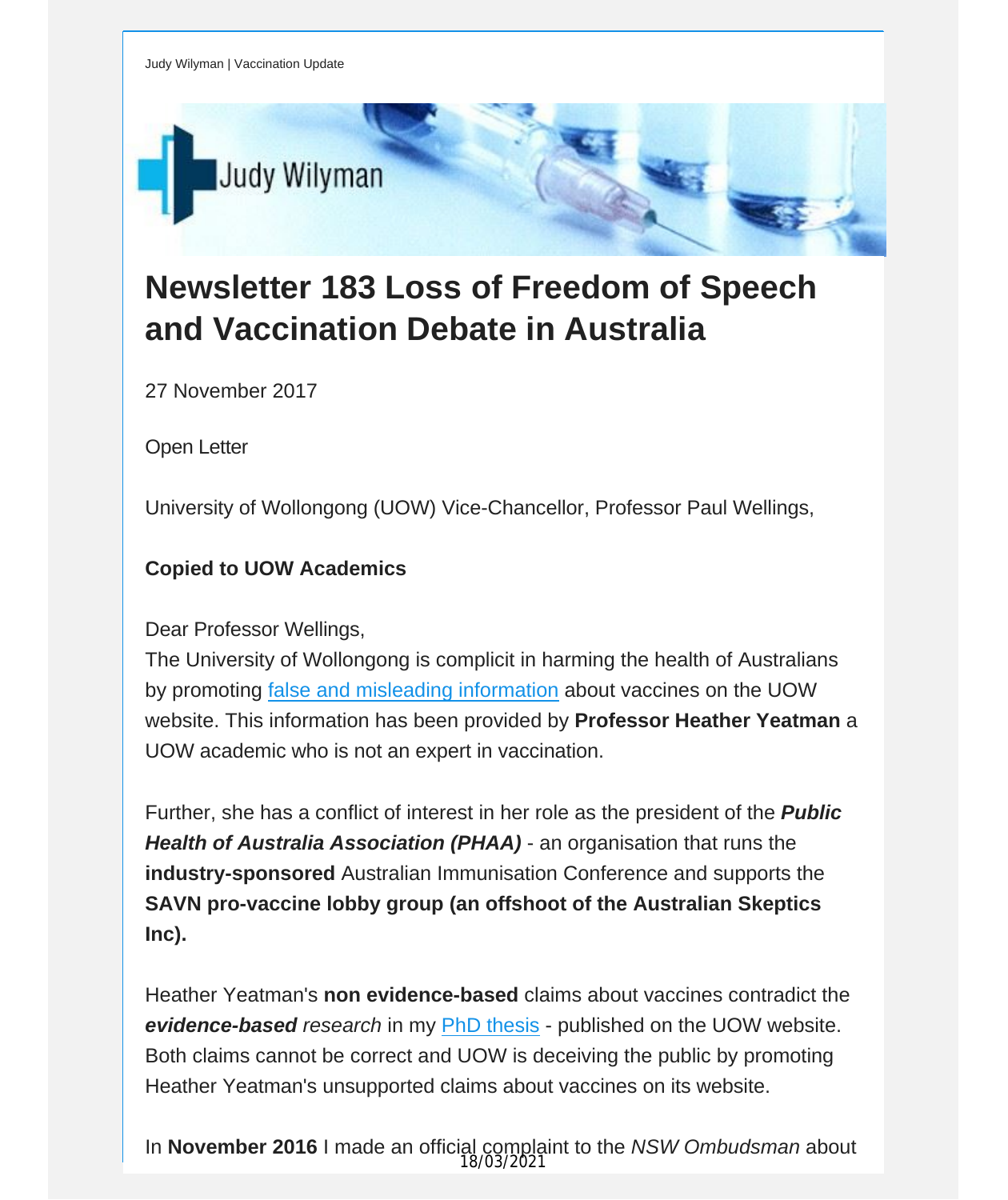this situation and *12 months later* the investigation *has still not been completed.* This situation is harming human health.

Publishing the unsupported claims of a non-expert in vaccination on a university website is deceiving to the public and Heather Yeatman, and other UOW academics, have refused to provide the evidence for her claims in many requests over the past 12 months. Silence is the only response we have received to our concerns about the risks of vaccines.

None of the UOW academics who have signed their names to Yeatman's false claims have addressed or countered the medical risks of vaccines that I have presented in my PhD thesis. Instead they are allowing others to frame these medical risks as "anti-vaccination".

On 20 November 2017 the City of Sydney stated that ["anti-vaccination" talks](https://vaccinationdecisions.us8.list-manage.com/track/click?u=f20605fde3732e41929f4a3f2&id=a701fbd4c1&e=fec8337d3c)  should not be presented at Sydney Council venues. The framing of my research as "anti-vaccination" is a crime against the Australian population as I am presenting the risks of a medical intervention - for a healthy, genetically diverse population.

All medical interventions need to be assessed for their benefits and risks and the population will be harmed if they are not.

Any UOW academic, doctor, politician or journalist who is referring to the debate on the risks of vaccination as 'anti-vaccination' **or** *who is remaining silent* as others dismiss this medical literature as "anti-vaccination", will be liable for the harm that is being caused by this medical intervention.

The concerned Australian community will be following the US and taking civil action against any authorities who are dismissing the medical risks of vaccines as "anti-vaccination".

Here is the first notice of liability that has been sent to the [US Department of](https://vaccinationdecisions.us8.list-manage.com/track/click?u=f20605fde3732e41929f4a3f2&id=1d22abf23d&e=fec8337d3c) [Health and Human Services](https://vaccinationdecisions.us8.list-manage.com/track/click?u=f20605fde3732e41929f4a3f2&id=1d22abf23d&e=fec8337d3c). It contains the concrete scientific evidence that vaccines cause serious health consequences, including autism and death, and this is why Sweden and Colombia have stated they will not adopt mandatory or coercive vaccination policies.

As an academic whose research is published on the University of Wollongong website it is very concerning that lobby groups are preventing my information from being heard in public forums in Australia by dismissing it as antivaccination. Rachael Dunlop and John Cunningham are leaders of these

18/03/2021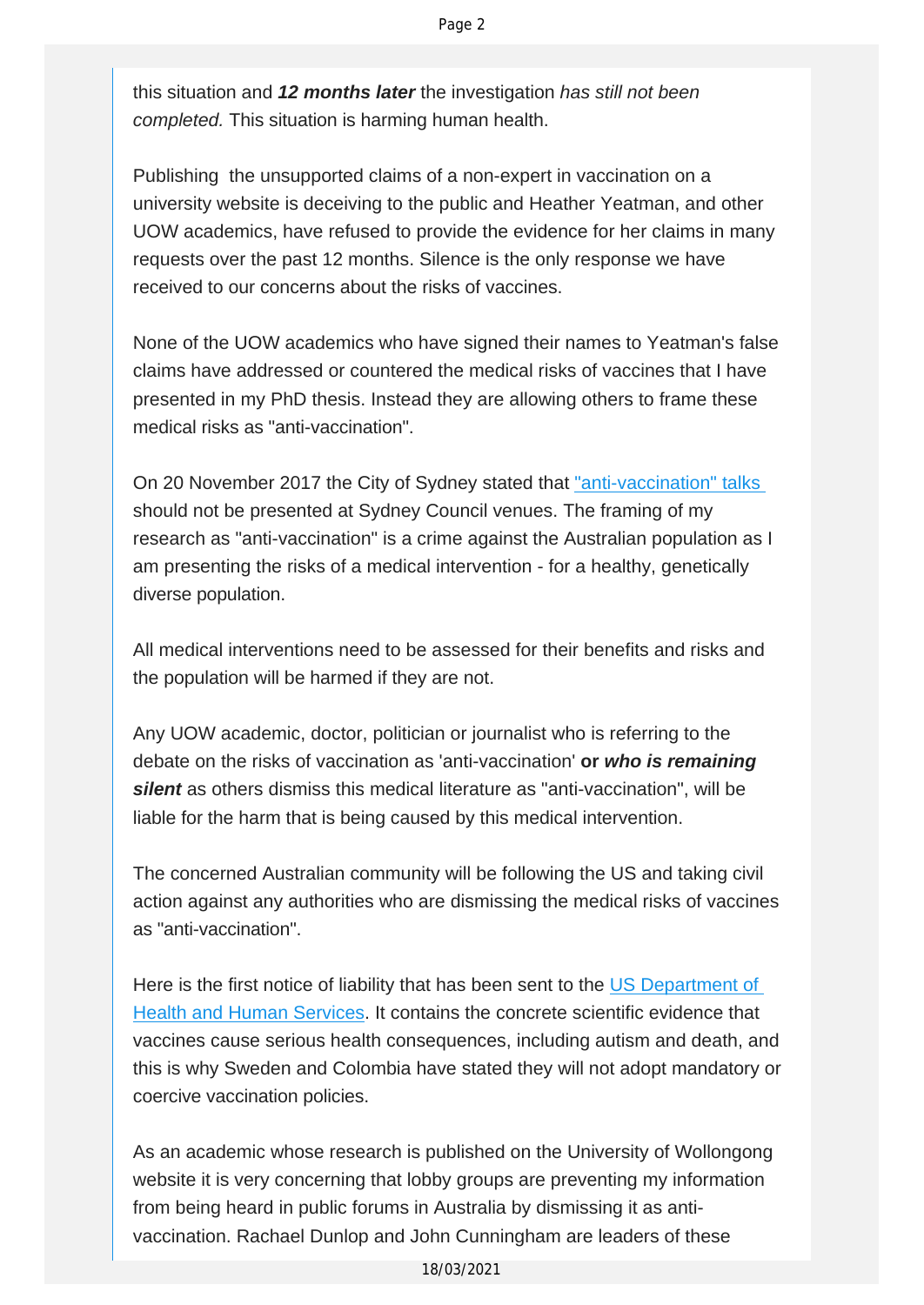industry pro-vacine lobby groups and they are constantly quoted in the mainstream media.

Please ensure that you stand up for the public interest in government policies by removing **Heather Yeatmans** false and unsupported claims about vaccines from the University of Wollongong website.

This is a tragedy for human health and academic integrity is at stake if UOW does not remove Heather Yeatman's false claims about vaccine safety and efficacy from the website.

Yours Sincerely,

Dr. Judy Wilyman *Bachelor of Science, University of NSW Diploma of Education (Science), University of Wollongong Master of Science (Population Health), Faculty of Health Sciences, University of Wollongong. PhD in The Science and Politics of the Australian Government's Vaccination Program, UOW School of Social Science, Media and Communication (re-named the School of Humanities and Social Inquiry in 2014).*